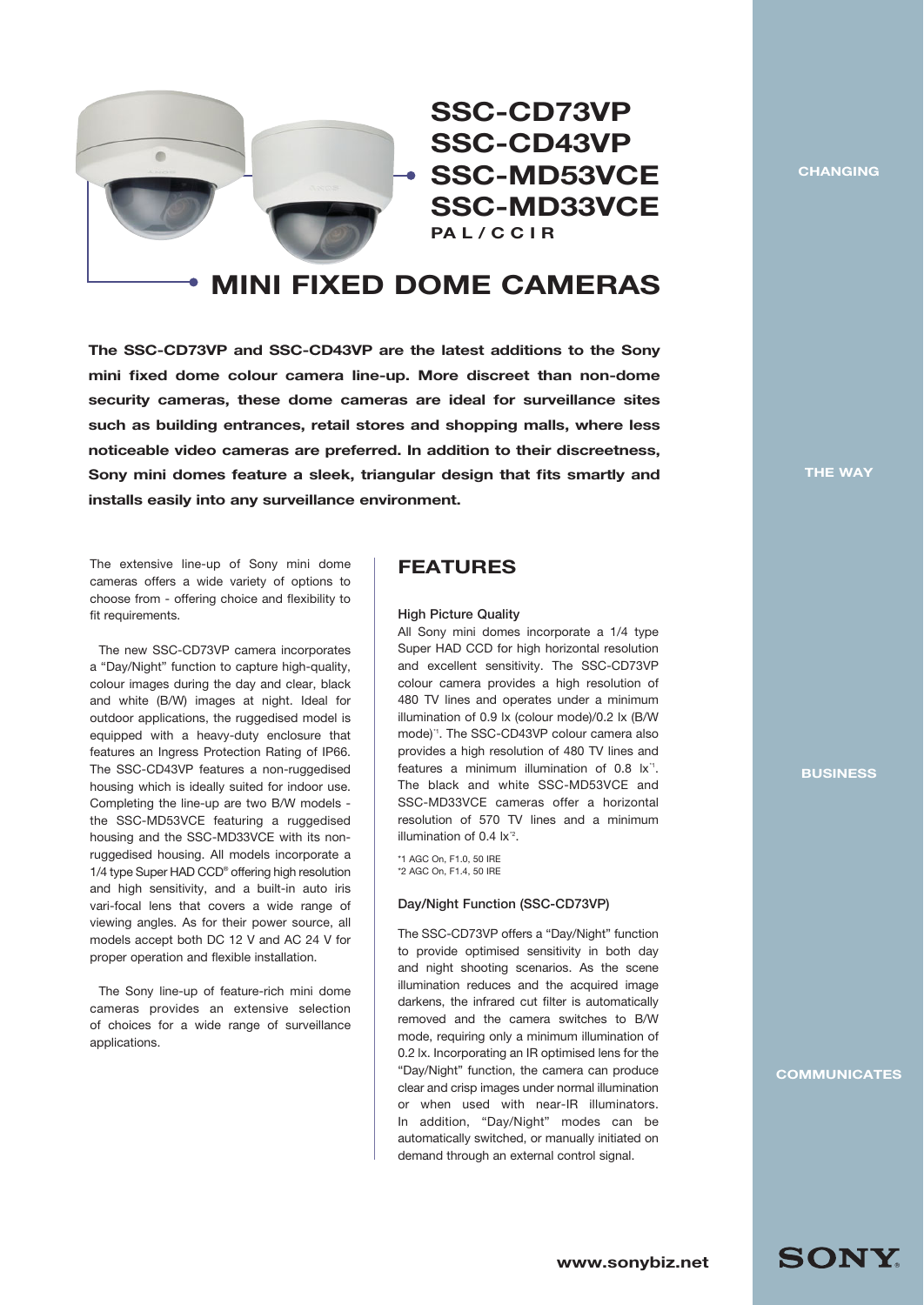



a (Panning): ±150° b (Tilting):  $±75^\circ$ 

c (Rotating): ±150°

Adjustment range of lens angle



Horizontal angle of view (SSC-CD73VP)

#### Ruggedised Design (SSC-CD73VP and SSC-MD53VCE)

The SSC-CD73VP and SSC-MD53VCE mini domes are housed in a heavy-duty aluminium die-cast enclosure with a durable polycarbonate viewing window which complies with the IP66 standard. The extremely durable camera enclosure can withstand strong, external impacts and is equipped with anti-theft screws to further deter tampering and vandalism.

#### Built-in CS Mount, Auto Iris Vari-Focal Lens (SSC-CD73VP and SSC-CD43VP)

The SSC-CD73VP and SSC-CD43VP mini domes come with a built-in CS mount, auto iris varifocal lens with a focal length of 3.0 to 8.0 mm to cover a broad range of viewing choices and feature a new masked dome cover with a clear slit. The versatile lens (SSC-CD73VP) compensates the focal length difference between visible light and infrared light. The result is clear and crisp images (the subject remains in focus) when going from visible to infrared light and vice versa.

#### Easy Mounting and Installation

Picture adjustment after installation is easy thanks to the incorporated lens. The position of the mini dome's vari-focal lens can be freely rotated to allow for quick and easy changes in the viewing area after installation.

#### External Sync Line Lock (for AC only)

All of these mini dome cameras feature AC line lock for external synchronisation. Using the AC power frequency (50 Hz) as the vertical sync reference, roll-free switching for multi-camera installations can be achieved. These cameras also have an externally adjustable Vertical Phase  $(\pm 90^\circ)$  control so that accurate synchronisation can be attained.

#### AC 24 V/DC 12 V Operation

Either AC 24 V or DC 12 V is selected automatically for proper operation.

#### AGC/Turbo AGC™

The AGC (Automatic Gain Control) function boosts the camera's video gain so that subjects under low illumination can be distinguished clearly. The AGC mode for the SSC-MD53VCE and SSC-MD33VCE mini domes is switchable from Turbo AGC (up to 24 dB)/Normal AGC (up to 18 dB) or Off. The SSC-CD73VP and SSC-CD43VP mini domes are switchable from Turbo AGC (up to 24 dB) or Off.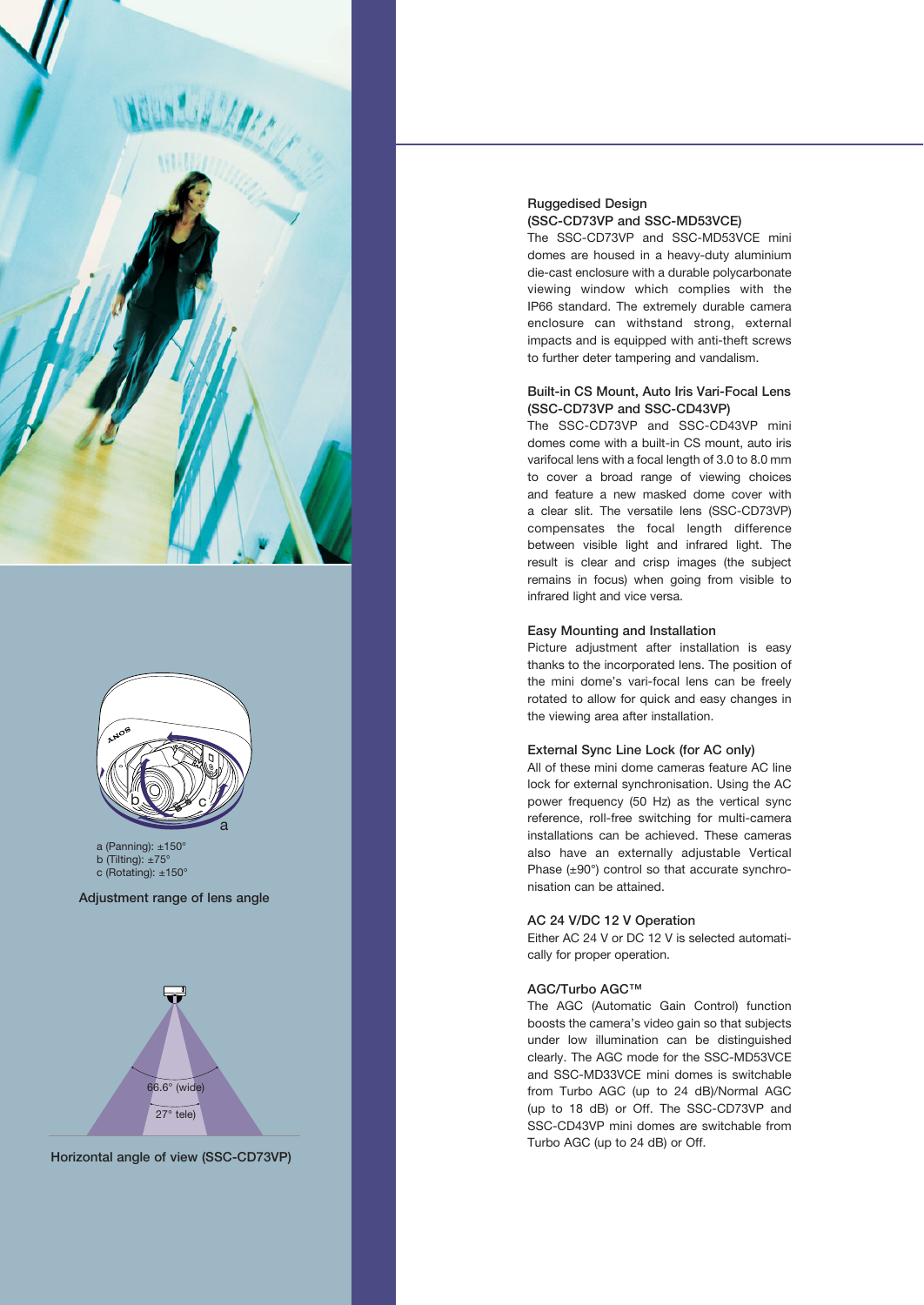

Ceiling Flush Mount (SSC-CD43VP) \* Optional YT-ICB43V in-ceiling bracket is required.



Ceiling Surface Mount (SSC-CD43VP)

#### Wide Range ATW (SSC-CD73VP & SSC-CD43VP)

The Automatic Tracing White (ATW) feature automatically adjusts the camera's white balance in accordance with any changes in lighting conditions and different illuminants. This ensures the appropriate colour balance for an image. These cameras provide an extremely wide ATW range of 2,000 K to 10,000 K, allowing adjustment-free operation under a variety of lighting conditions.

### BLC ON/OFF

Centre-weighted backlight compensation is incorporated to make the subject more visible under backlight conditions.

## **Multiple Camera Operation**